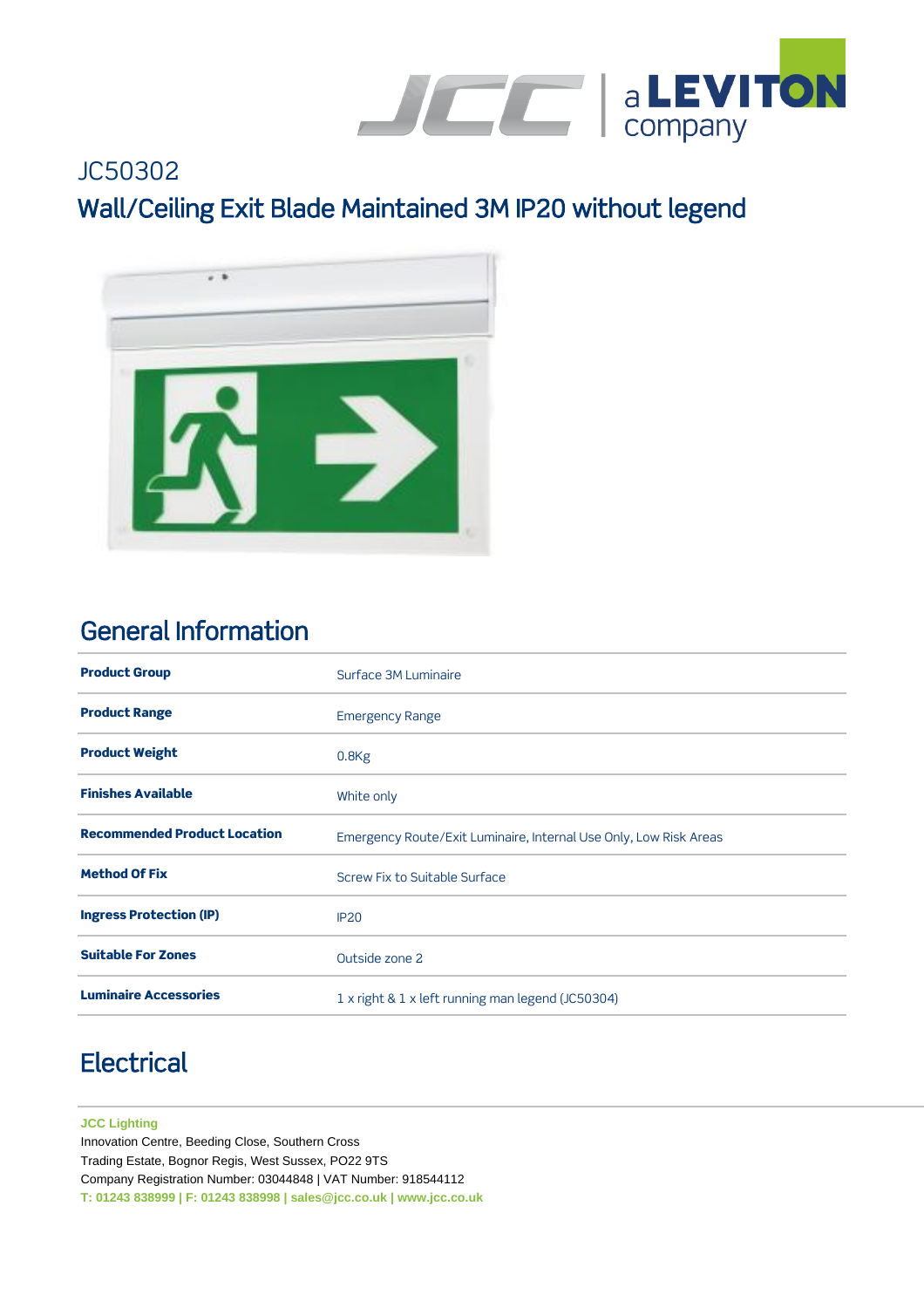| <b>Input Voltage (V)</b>                | 220-240V~                |
|-----------------------------------------|--------------------------|
| <b>Primary Running Current</b>          | 33.3mA                   |
| <b>Operating Frequency (Hz)</b>         | 50/60Hz                  |
| <b>Luminaire Circuit Wattage</b>        | 5.7W(AC) 8.6W(DC)        |
| <b>Class</b>                            | Class I, requires earth  |
| <b>Output Voltage (V)</b>               | 4.8V                     |
| <b>Total Harmonic Distortion (THD)%</b> | 1.99%                    |
| <b>Power Factor Correction</b>          | 0.778                    |
| <b>Input Electrical Connections</b>     | As per instruction sheet |
| <b>Dimmable</b>                         | <b>No</b>                |

# Emergency Data

| <b>Load Voltage</b>                   | <b>5.5 SELV</b>                   |
|---------------------------------------|-----------------------------------|
| <b>Nominal Battery Current</b>        | 600mAH                            |
| <b>Recharge Time</b>                  | 24 Hours                          |
| <b>Battery Specification</b>          | 4 cell AA Type Ni-Cd 4.8V 1800mAh |
| <b>Battery Life In Emergency Mode</b> | 3 hours                           |
| <b>Charge Current</b>                 | 400-600mA                         |
| <b>DDP Protection</b>                 | Yes                               |
| <b>LOR In Emergency Mode</b>          | 100%                              |
| <b>Inverter PFC</b>                   | 0.778                             |

### **Thermals**

| <b>Max Luminaire Ambient Temp.</b>      | $0^{\circ}$ - 26°C |
|-----------------------------------------|--------------------|
| <b>Max Driver/Ballast Ambient Temp.</b> | 40°C.              |

#### **JCC Lighting**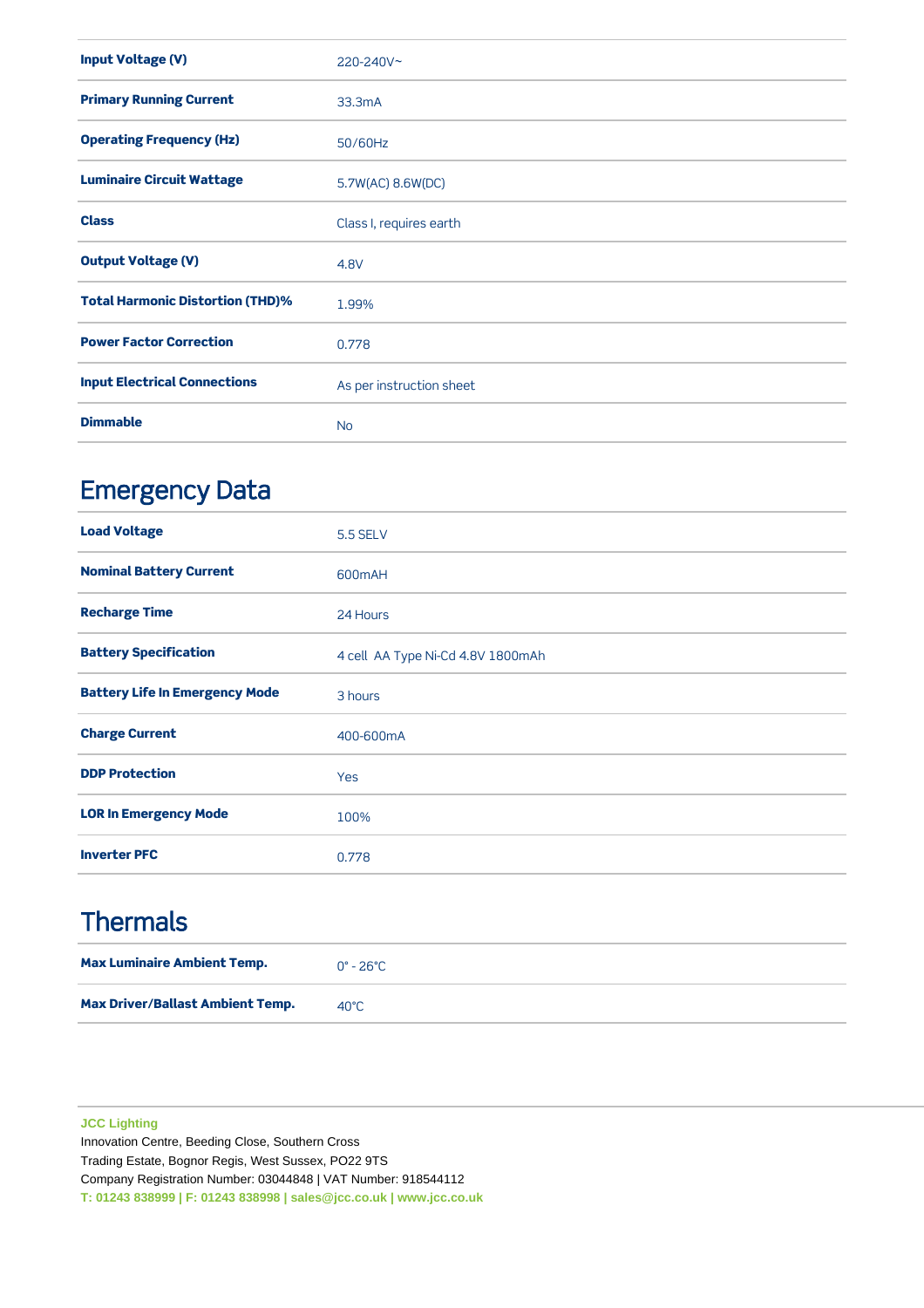### Performance Data

| <b>Energy Rating</b>              | B                                 |
|-----------------------------------|-----------------------------------|
| <b>Lumen Output</b>               | 95lm(AC) 48lm(DC)                 |
| <b>Lumens Per Circuit Watt</b>    | 17(AC) 6(DC) $\text{Im}/\text{W}$ |
| <b>Lamp Life (Hours)</b>          | 30,000                            |
| <b>CRI: Ra</b>                    | 48                                |
| <b>Colour Temperature (K)</b>     | 7000K                             |
| <b>LOR (Light Output Ratio) %</b> | 100%                              |
| <b>Photometry Available</b>       | <b>TBC</b>                        |

### **Construction**

| <b>Main Chassis</b>      | Polycarbonate |
|--------------------------|---------------|
| <b>Diffuser</b>          | Polycarbonate |
| <b>Rim Or Attachment</b> | Polycarbonate |

## Packaging

| <b>Luminaire Carton Dimensions</b> | 335mm (L) x 450mm (W) x 245mm (D) |
|------------------------------------|-----------------------------------|
| <b>Quantity Per Outer Carton</b>   | 10                                |
| <b>Bar Code EAN Number</b>         | 5052544047046                     |
| <b>Packaged Weight</b>             | 0.9Kg                             |

## Standards & Approvals

| <b>Manufactured In Accordance To</b> | BS EN 60598-2-22          |
|--------------------------------------|---------------------------|
| <b>CE Marked</b>                     | <b>Yes</b>                |
| <b>Batch Coded</b>                   | <b>Yes</b>                |
| <b>Certificate Of Conformity</b>     | Yes, available on request |

#### **JCC Lighting**